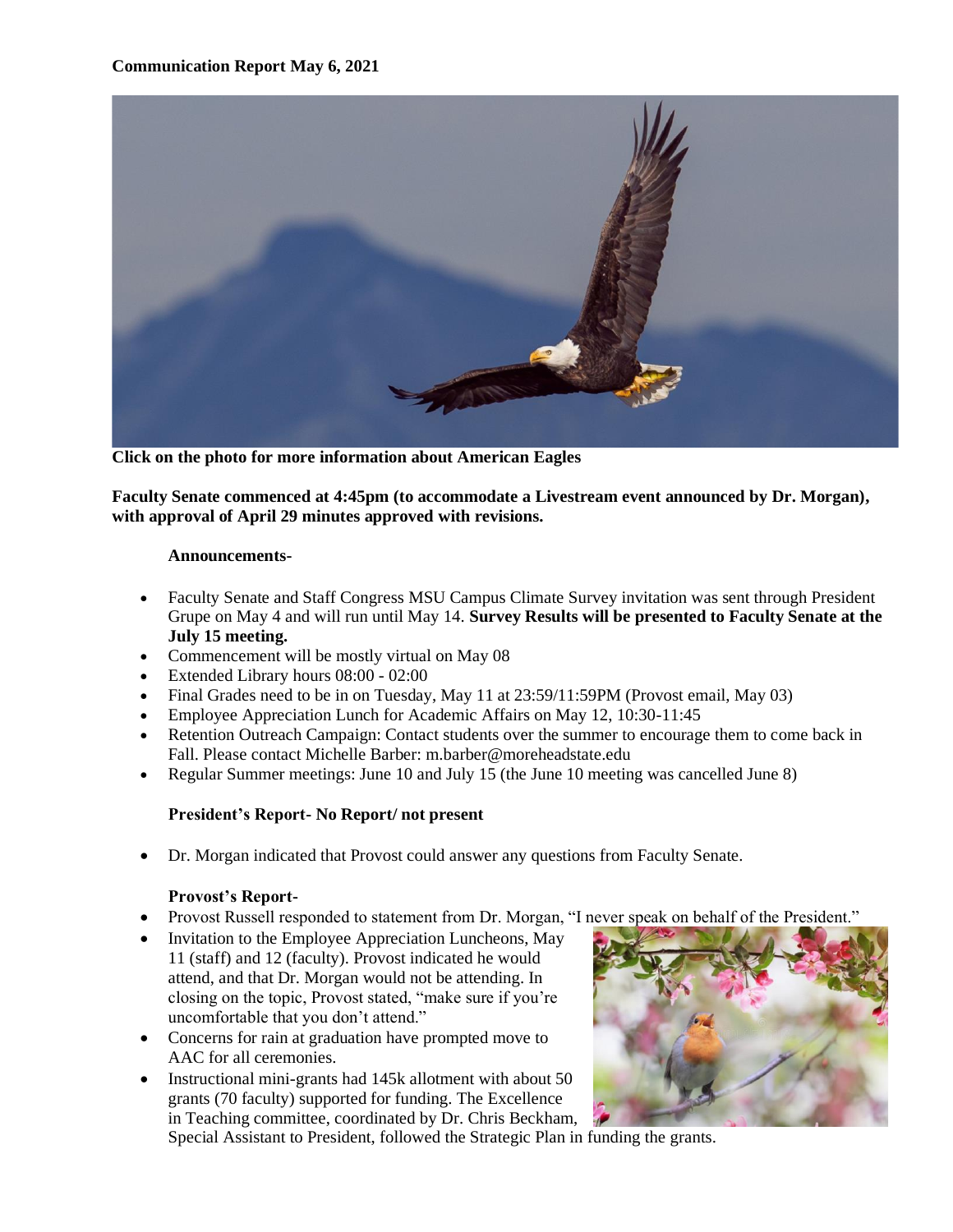- Provost discussed revised CDC guidelines for social distancing and masking. \*\*NOTE: The Faculty Senate discussion held May 6 was superseded by Dr. Morgan's announcement June 11 of a ["Return to](http://www.thetrailblazeronline.net/news/article_234c2970-caee-11eb-af64-9ba77f321ec1.html?fbclid=IwAR0FtpZFKWDHUNbUipbNWBDBPGixsZme0efKR5D2CQ5hSompSS0G7wZkabs)  [Normalcy.](http://www.thetrailblazeronline.net/news/article_234c2970-caee-11eb-af64-9ba77f321ec1.html?fbclid=IwAR0FtpZFKWDHUNbUipbNWBDBPGixsZme0efKR5D2CQ5hSompSS0G7wZkabs)"
- The Regent requested a written statement regarding the compression/inversion Compensation Plan, the Provost refused. He stated that address of compression/inversion would likely address those faculty suffering from lower salary compared to recently hired Assistants and Associates with higher salaries. Provost reported that salaries would be capped at "no more than \$5,000 increase." Provost reported that an outside counsel, [Kasey Coleman](https://www.sturgillturner.com/katherine-m-coleman) of Sturgill, Turner, Barker, and Moloney (Lexington, KY) reviewed and approved the plan. \*\*NOTE: Ms. Coleman has been involved with several matters over the last ten years at MSU. The BOR met June 17 and passed the compression/inversion plan. **A full report on the plan will be presented by Faculty Regent at the July 15 Faculty Senate meeting.**
- The Faculty180 Workgroup is scheduled to present Provost with a report and recommendation(s) by end of May.
- Provost thanked Faculty Senate for presenting Tenure Delay Resolution. At least one person has already requested a one-year delay.

#### **Questions**

- No explanations were provided in sending either a support or rejection for funding. President Grupe requested an explanation why his mini-grant was not funded.
- Senator Lennex asked when Ms. Coleman reviewed the Compensation Plan. Provost responded that she had reviewed, "in the last two weeks." Since first announcing the Plan, Dr. Morgan has steadfastly refused any shared governance review or input of Plan citing a 'lack of time.' Senator Lennex suggested that Dr. Morgan request through President Grupe to Faculty Senate for faculty to assist in this or any future reviews of compensation plans.
- Senator Hare requested a statement from Dr. Morgan requiring student vaccinations prior to returning for Fall semester. Provost said, "I'm a short-timer" and agreed with Senator Hare such a requirement would be appropriate[. USAFacts](https://usafacts.org/visualizations/covid-vaccine-tracker-states/state/kentucky) reports as of June 17, Kentucky has fully vaccinated 41% of its population. As of June 19, the [Herald-Leader COVID tracker reports](https://data.news-leader.com/covid-19-vaccine-tracker/kentucky/21/) Rowan County has fully vaccinated 36% of its residents. A minimum of 80% fully vaccinated is recommended for herd immunity.

### **Regent Report- No Report**

### **Administrative Feedback on Faculty Senate Actions:**

o **No Updates** 

### **Committee Reports:**



### **Executive Council-**

Resolution on Confidentiality Understanding was presented in first reading; Faculty Senate moved to suspend rules and proceed to second reading. The Resolution was affirmed by Faculty Senate

• Motion for Commendation of Administrators refusing to sign Confidentiality Understanding was affirmed by Faculty Senate.

### **Academic Issues- No report**

### **Evaluation- No report**

### **Faculty Welfare and Concerns-**

- PAc-17, PAc-31, and PAc-35 revisions presented as  $2<sup>nd</sup>$  reading and affirmed by Faculty Senate.
- Senator Harrelson thanked her committee for its work this academic year.

#### **Governance-**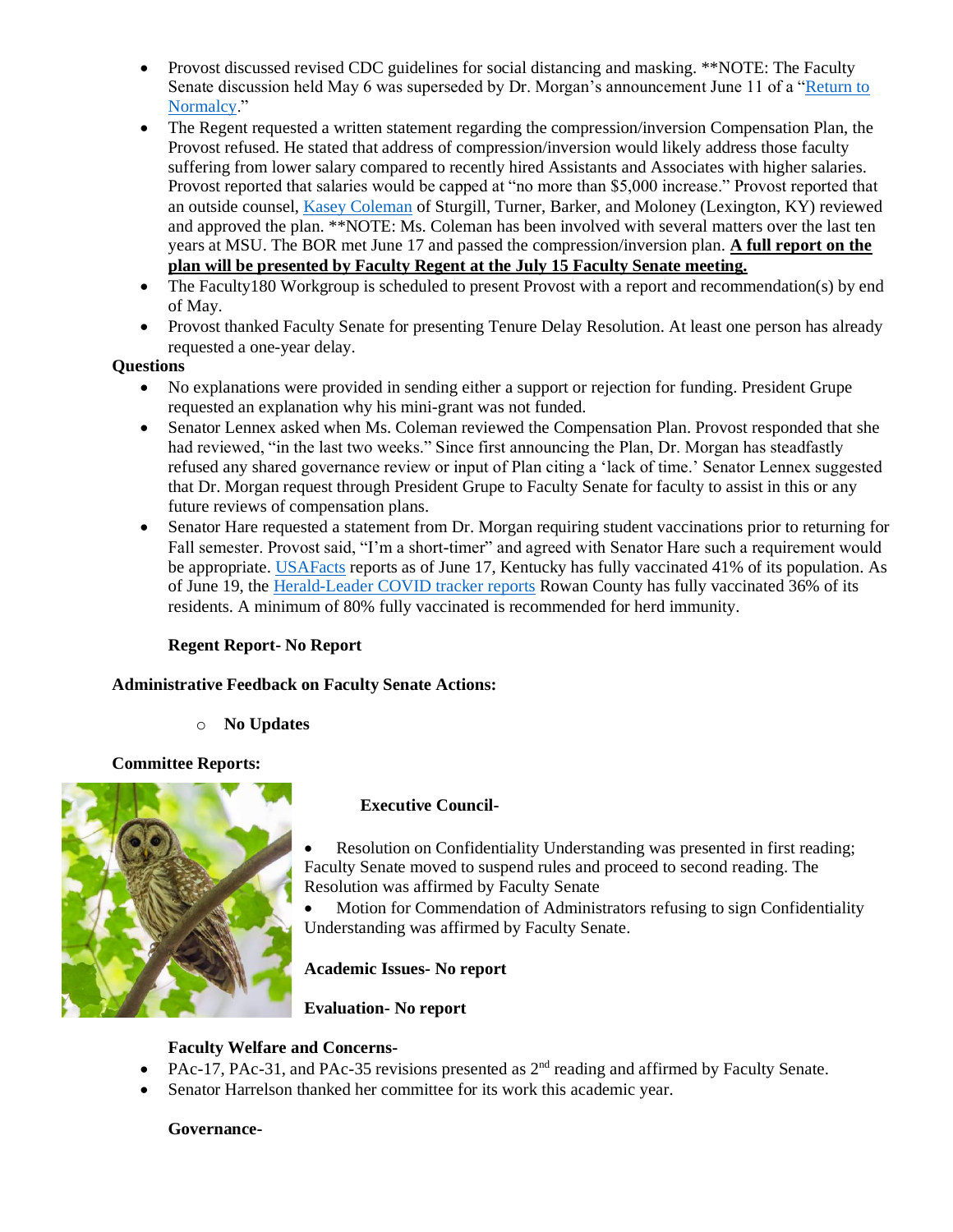Slate of appointments (see end of CR) approved; Faculty Rights and Responsibilities elections approved (May 10-14). Results listed in the appointments.

**General Education Council Report- No report**

**Staff Congress' Report- No Report**

**SGA Report- No Report**

**New Business – No report**

**Old Business-** President Grupe brought the discussion of early tenure back to Faculty Senate. No Senator responded for call to discussion. Grupe suggested the topic could possibly be brought back as separated into two discussions, one each for tenure and promotion.

**Next regular meeting July 15, 2021 via Webex**

**Adjournment:** 6:17pm



# Academic Appeals (2-year term)

Jeffrey Hill, CAHS, 2021–23 Kurt Gibbs, COS, 2021–23 Mee Ryoung Shon, COE, 2021–23 Jody Fernandez, COE, has agreed to extend term by one year so that we can stagger COE replacements, 2020–22

# Employee Benefits Committee (4-year term)

Ryan McGillicuddy, CAHS, 2021–25 (asst. prof with no univ. service) VACANCY, Library, 2021–25 (need to solicit Librarian)

Excellence in Teaching (2-year term)

Julia Hypes, CBT, 2021–23 Tom Kiffmeyer, CAHS, 2021–23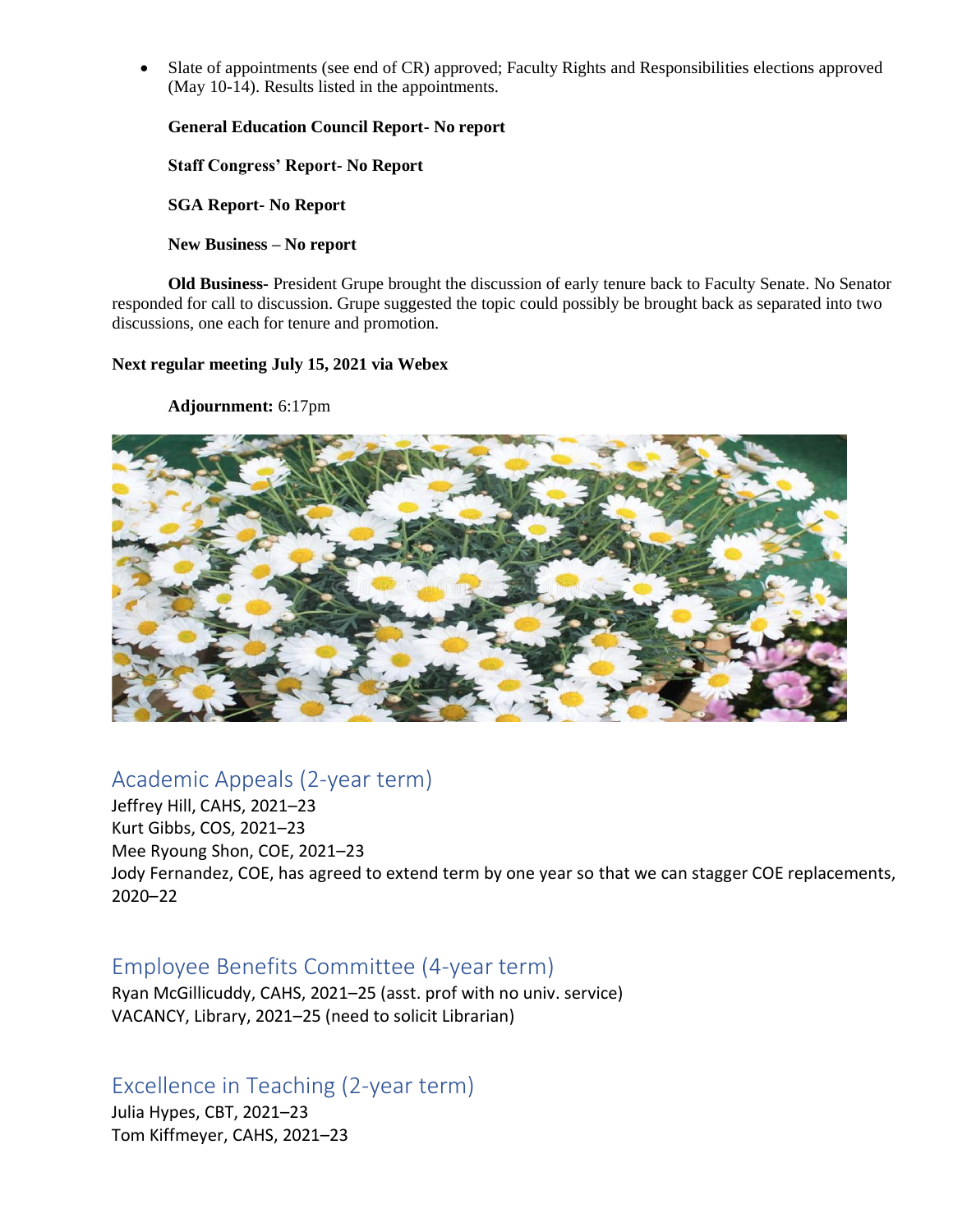Faculty Rights and Responsibilities (2-year term, nominees must be elected by their colleges) \*Election winners shown in bold with asterisk

CAHS election: Gary LaFleur and \***Royal Berglee** CBT election: Steve Chen and **\*Julia Hypes** COE election: **\*Lesia Lennex** and Sherry Stultz COS election: **\*Jennifer Birriel** and Doug Chatham NOTE: Lori Baruth agreed via email to serve one more year so that both current CAHS members are not up for election in the same year; her new term will be 2020–22

# Faculty Promotion Committee (3-year term)

Phillip Krummrich, CAHS, 2021–24 Beverly Klecker, at-large (COE), 2021–24 Jen O'Keefe, at-large (COS), 2021–24 NOTE: Kim Sharp, COE, agreed to replace Edna Schack for the rest of term 2019–22

# General Education Council (3-year term)

Kouroush Jenab, COBT, 2021–24 Mary (Suzi) White, COS, 2021–24

**IACUC: Chair Joyce Stubbs confirmed that Lauren Mirus and Amy Staton will be reappointed for 2021– 24; Pres. Morgan will need to approve** 

**IRB: emailed Janet Cline to replace/reappoint community member and one COS faculty; Pres. Morgan needs to approve when we receive names** 

### **Intercollegiate Athletics: no faculty appointments to be made this year**

Library Committee (2-year term)

## Robyn Moore, CAHS, 2021–23

Dieter Ullrich, Librarian, 2021–23 Kimberly Fatten, CBT, 2021–23

## Registration Advisory Committee (2-year term)

David Long, COE, 2021–23 Stephen Brigham, CBT, 2021–23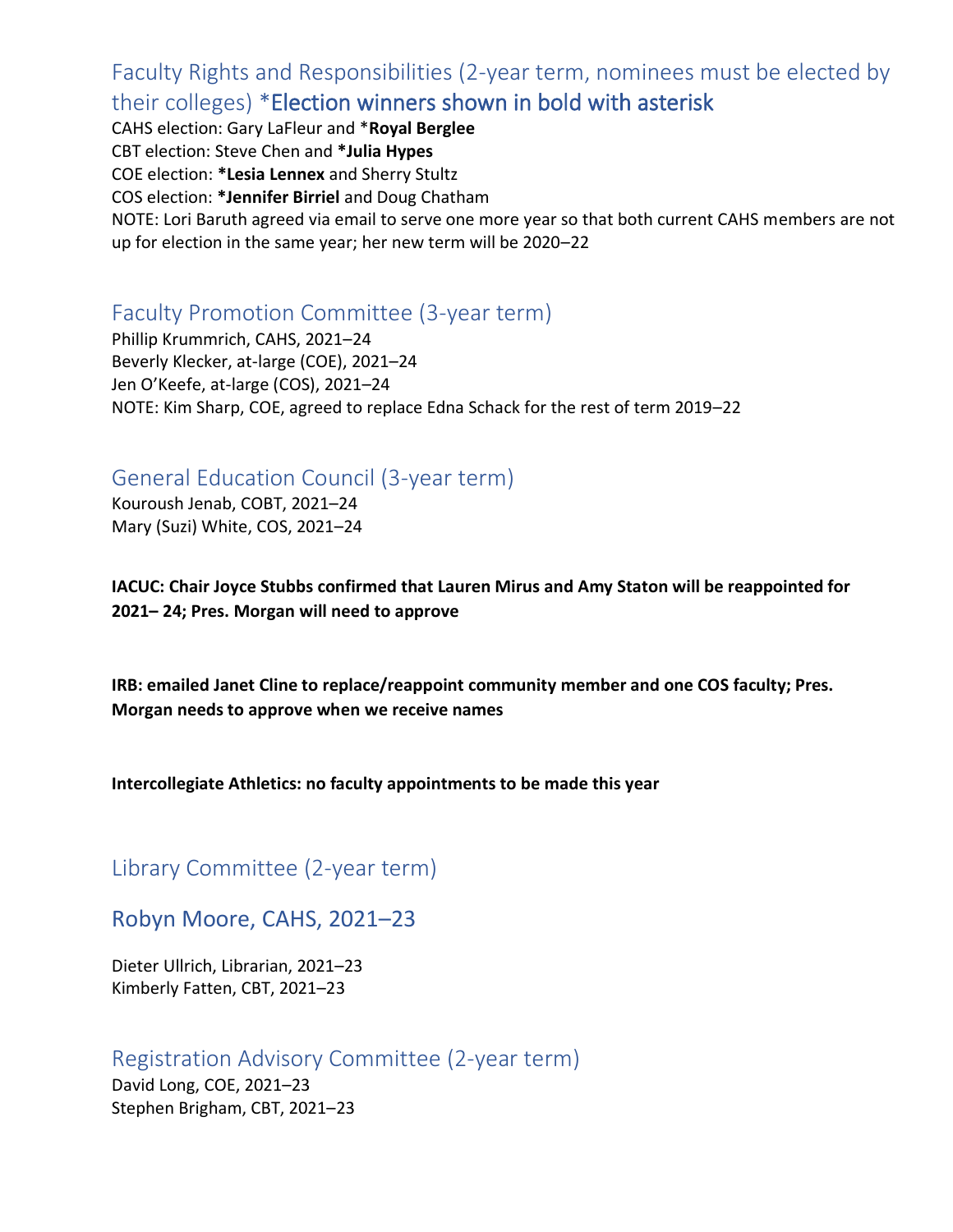## Research and Creative Productions (2-year term)

Melissa Mefford, COS, 2021–23 Nathan Mensink, CAHS, 2021–23 Kouroush Jenab, CBT, 2021–23 Kim Sharp COE, 2021–23 NOTE: Librarian needed

# Scholarship Appeals and Advisory Committee (2-year term)

Russ Zokaites, CAHS, 2021–23 Mee Ryoung Shon, COE, 2021–23

## Service Committee (2-year term)

Tom Kiffmeyer, CAHS, 2021–23 Stephen Brigham, 2021–23 NOTE: Librarian needed

## Student Disciplinary Committee (2-year term)

Eric Brown, CAHS, 2021–23 Jody Fernandez, COE, 2021–23

## Student Affairs Committee (2-year term)

Darrin DeMoss, COS, 2021–23 Nettie Brock, CAHS, 2021–23

## Student Media Board (2-year term)

Pres. Morgan must choose at-large faculty from 3 recommendations (non-Communications faculty): Raymond McClain, CAHS Daniel Maitland, COS Lynda Donathan, COS

## Tenure (3-year term)

James Masterson, CAHS, 2021–24 Daryl Privott, COE, 2021–24 Lynn Haller, at-large (COS), 2021–24

## Undergraduate Curriculum (2-year term)

David Little, CAHS, 2021–23 Heba Elgazzar, CBT, 2021–23 David Long, COE, 2021–23 Mike Dobranski, COS, 2021–23